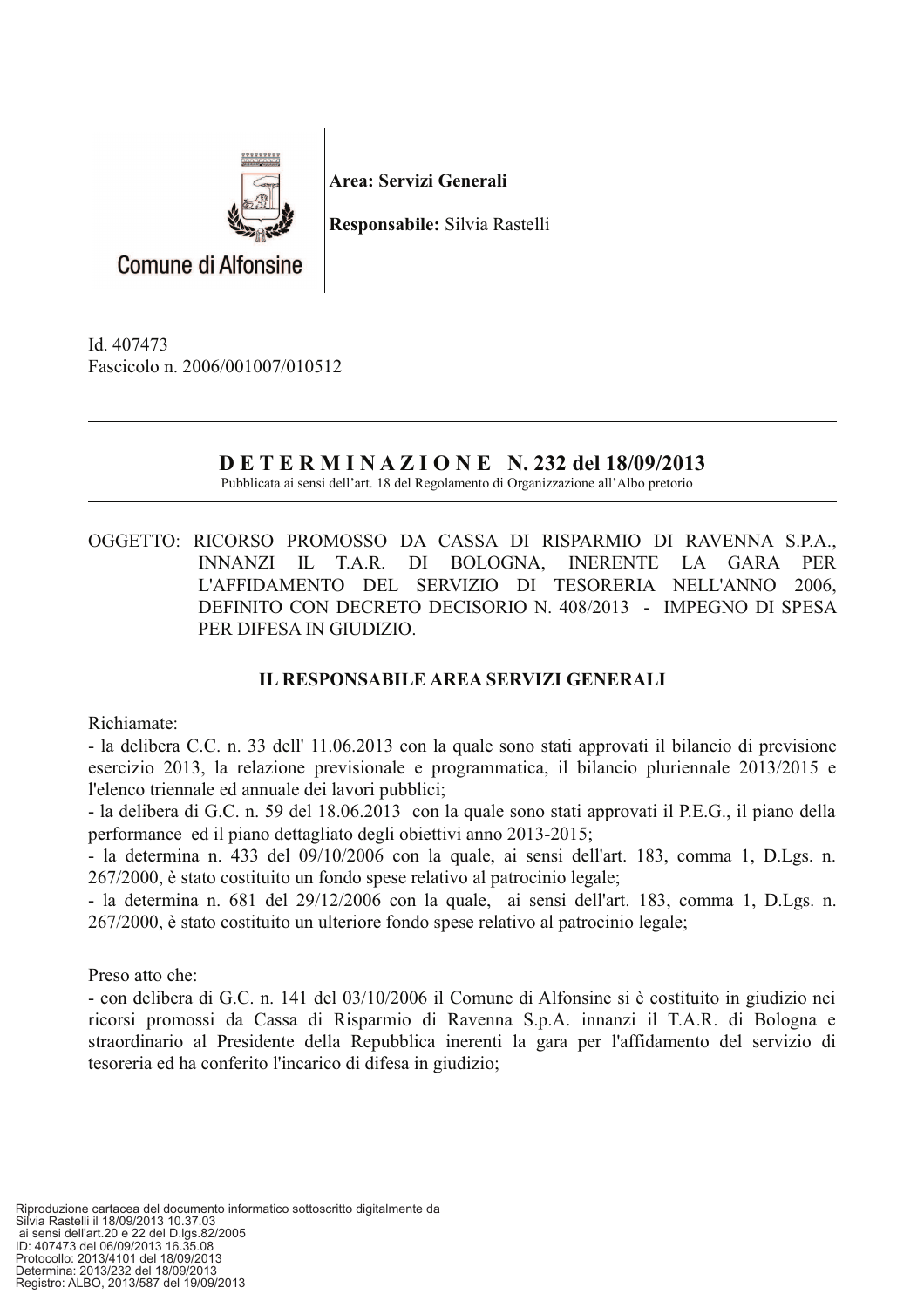- con delibera di G.C. n. 151 del 07/11/2006 il Comune di Alfonsine si è costituito in giudizio nel procedimento di Cassa di Risparmio contro il Comune di Alfonsine per l'affidamento del servizio di tesoreria a seguito della trasposizione del ricorso straordinario al Presidente della Repubblica; - in data 22 ottobre 2008 il Presidente della Repubblica, sentito il parere n. 189/2008 del Consiglio di Stato, ha dichiarato il ricorso improcedibile, con assorbimento dell'istanza di sospensiva; Preso inoltre atto che, con decreto decisorio n. 405/2013, il T.A.R. di Bologna ha dichiarato il ricorso R.G. 997/2006, promosso da Cassa di Risparmio di Ravenna S.p.A., contro il Comune di Alfonsine e nei confronti di banca di Romagna S.p.A., perento poiché nel termine e nel modo previsti dall'art. 83 comma 1, cod. proc. amm., non è stata presentata nuova istanza di fissazione dell'udienza, compensandone le spese;

Visto il preventivo di spesa per la definizione della causa pervenuto al p.g. 2558/2013 e conservato agli atti:

Dato atto che la sottoscrizione della determina assorbe il parere di regolarità tecnica a ttestante la regolarità e la correttezza dell'azione amministrativa, richiesto dall'art. 147-bis D.Lgs. 267/2000 e  $s.m.i;$ 

Visto lo Statuto del Comune di Alfonsine:

Visto il D. Lgs 267/00 e s.m.i.ed in particolare gli artt. 107, 151.comma 4, 183, 191 e 192;

Visto il D.P.R. 633/72 e successive modifiche ed integrazioni;

Visto il vigente regolamento comunale di organizzazione approvato con delibera G.C. n. 146 del 07/12/2010 come modificato con delibera di Giunta Comunale n. 22 del 12/03/2013;

Visto il vigente regolamento comunale del sistema dei controlli interni approvato con delibera di Consiglio Comunale n. 8 del 05/02/2013 ed in particolare l'art. 3, comma 6;

Vista la Legge n.136/2010 come modificata dal D.L. n. 187 del 12.11.2010;

Viste le determinazioni n.8 del 18.11.2010 e n.10 del 22.12.2010 dell'AVCP "Prime indicazioni ed ulteriori indicazioni sulla tracciabilità finanziaria (art.3, Legge 13.08.2010 n. 136, come modificata dal D.L. 12.11.2010 n.187 convertito in legge, con modificazioni, dalla legge 17.12.2010, n. 217); Vista la determinazione n. 4 del 07.07.2011 dell'AVCP "Linee guida sulla tracciabilità dei flussi finanziari ai sensi dell'art.3 della Legge 13 agosto 2010 n. 136";

Visto il D.Lgs. n. 33 del 14 marzo 2013 e s.m.i.;

Attesa la necessità di acquisire il visto di regolarità contabile attestante la copertura finanziaria espresso dal Responsabile Unione dei comuni della Bassa Romagna, Area Servizi Finanziari, Settore Ragioneria, Servizio U.T. Alfonsine, ai sensi e per gli effetti degli artt. 147-bis e 151, comma 4, D.Lgs. 267/2000;

## **DETERMINA**

1. Di prendere atto del preventivo di spesa pervenuto al p.g. 2558/2013, dell'importo di  $\epsilon$ 7.802,08 (Iva 21% e Cassa Prev. Avv. 4% inclusi), trasmesso dall'Avv. Prof. Giacomo Santi - Studio legale in 40033 Casalecchio di Reno (BO), Via Porrettana, 382 – C.F. SNT GCM 68M01A944H relativamente al ricorso rubricato R.G. 997/2006 dichiarato perento con decreto n. 405/2013 dal T.A.R. Emilia Romagna (Sezione Seconda), conservato agli atti nel relativo fascicolo;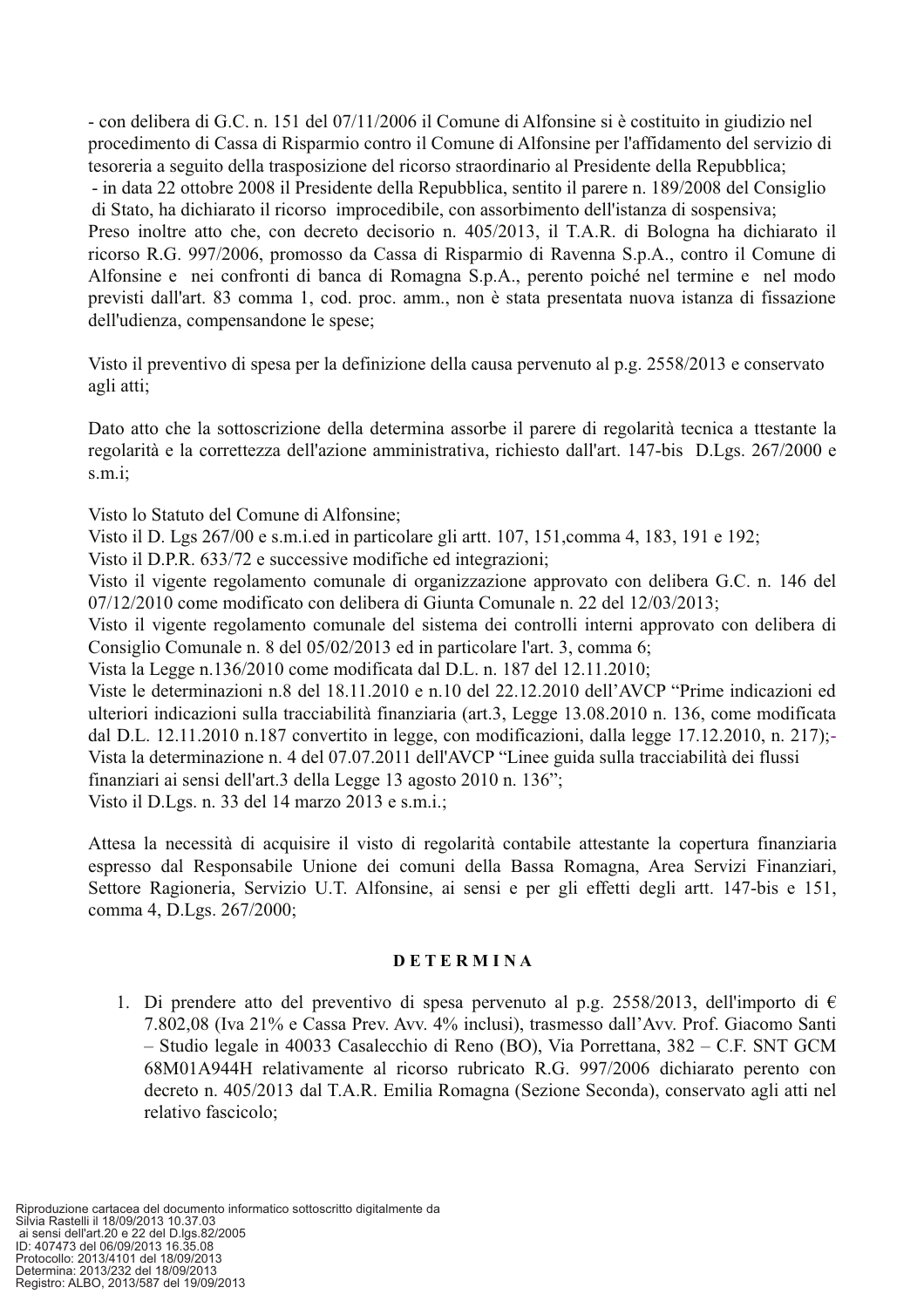- 2. Di dare atto che la somma di  $\epsilon$  1.836,00 risulta impegnata al bilancio di previsione esercizio 2013, Cap. 3010AE/3310 Prestazione di servizi segreteria generale, personale e organizzazione/Spese per liti (Patrocinio Legale) – Siope 1331 - CDR009 – CDG 003 (ex Cap. 6550 Spese per liti e consulenze), Imp. 3673 R.P. 2006;
- 3. di impegnare la restante somma pari ad  $\epsilon$  5.966,08 al bilancio di previsione esercizio 2013, come da tabella in calce al presente provvedimento;
- 4. di dare atto che si procederà con successivo e separato atto, se ed in quanto necessario, qualora intervenga la variazione dell'aliquota I.V.A. già prevista dall'art. 11 D.L.76/2013;
- 5. Di dare infine atto che:

- la spesa derivante dal presente provvedimento rientra nel tetto di spesa per incarichi previsto dall'art. 46, D.L. 112/2008 convertito con modifiche nella legge n. 133/2008;

- la delibera di conferimento dell'incarico, è stata pubblicata all'Albo Pretorio del Comune di Alfonsine per il termine di 15 giorni consecutivi ma non nel sito WEB, non essendo vigente all'epoca dell'affidamento, tale obbligo;

- il Settore Ragioneria, U.T. Alfonsine, ricorrendone i presupposti, provvederà alla trasmissione del presente provvedimento alla sezione regionale della Corte dei Conti in base a quanto disposto dall'art. 1, comma 173, legge n. 266/2005 e dalla delibera della Corte dei Conti n. 4/AUT/2006:

- il provvedimento di affidamento dell'incarico è stato comunicato al Dipartimento Funzione Pubblica nell'anno 2006 - ID 7455793;

- il presente provvedimento, in variazione dell'incarico principale di cui alla delibera di Giunta Comunale 141/2006, sarà comunicato al Dipartimento Funzione Pubblica ai sensi dell'art. 1, comma 123 e 127, della legge n. 662/1996, come modificato dall'art. 3, comma 54 della legge n. 244/2007 e circolare Dipartimento Funzione Pubblica del 28/12/2006 Circolare sui CO.CO.CO e gli incarichi esterni in merito agli adempimenti in essa previsti compresi gli obblighi di pubblicità;

- si procede alla pubblicazione nel sito web del Comune di Alfonsine sezione Trasparenza, Valutazione e Merito alla voce incarichi e collaboratori esterni, ai sensi dall'art. 15 comma 2, prima parte, D.Lgs. 33/2013.